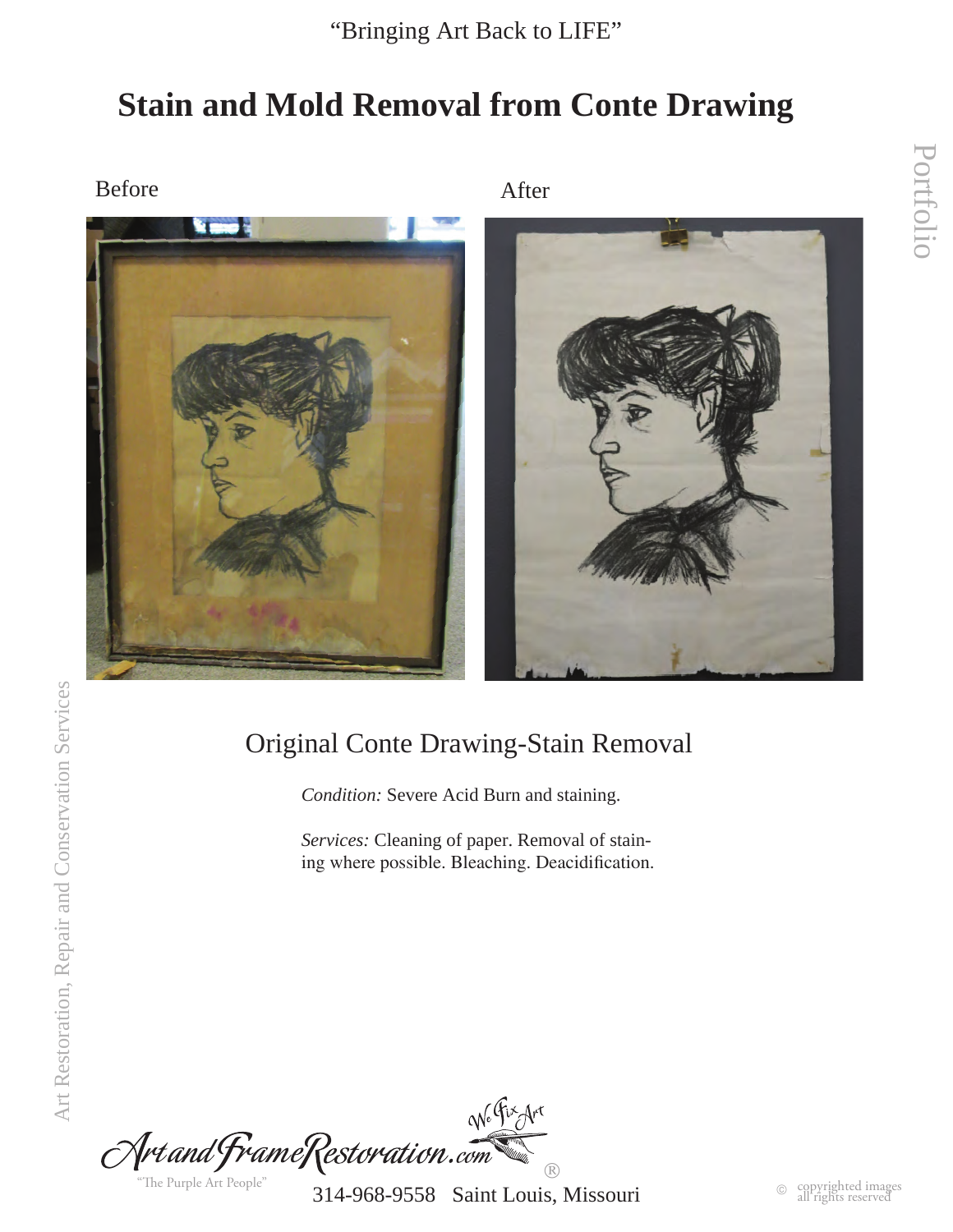## **Fine Art Silkscreen Repair from Mold**





Silk Screen Print Restoration Client

*Damage:* Mold growth, water damage warpage, taped to backing

*Services:* Mold removal from art surface Flattening Framing to full museum conservation standards

Fine Art Repair from Mold This silk screen came from a water disaster job.<br>Mold was beginning to grow on the surface of the Mold was beginning to grow on the surface of the inks. Mold was removed from the surface and the piece was treated in a fungicidal chamber to inhibit regrowth in the future.

> In the original framing the work was taped with twosided tape on the back down the entire work. Tape was removed and the piece received museum quality hinging with Japanese paper using wheat and rice paste.

The original frame package was destroyed in the flood. It was replaced with the highest standards of museum quality framing.

Ne Fix Art Art and FrameRestoration.com "The Purple Art People

314-968-9558 Saint Louis, Missouri

 $\circledR$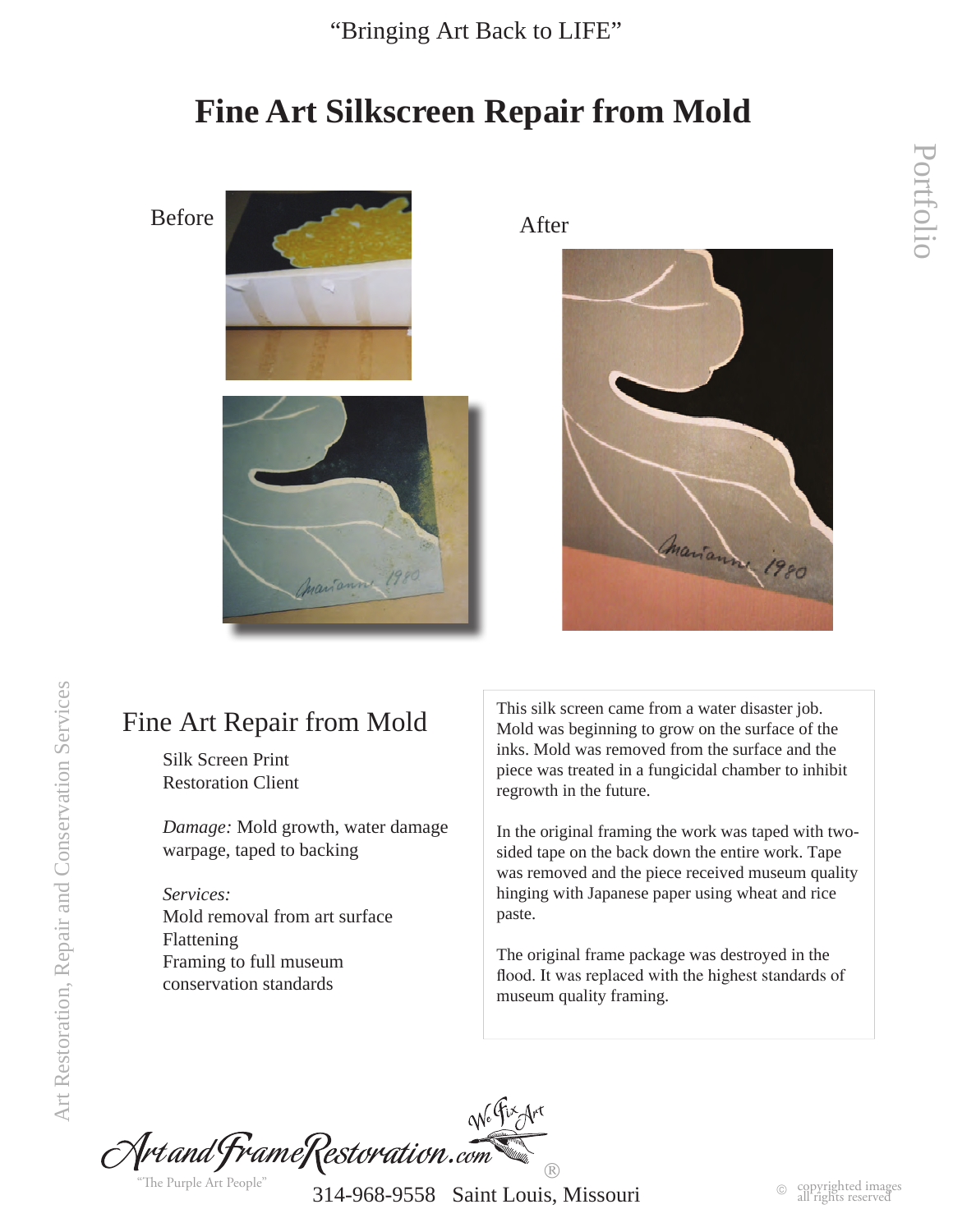## **Removing Mold From Intaglio Etching**

Before





After

# **Etching Intaglio Print**

*Damage:* Mold, water staining, acid burn

*Services:* Removal of Work for assessment Bleaching/Stain Removal/Deacidfication Mitigation for Microbial Growth Custom Framing

We Fix Art Artand FrameRestoration.com  $\circledR$ "The Purple Art People"

314-968-9558 Saint Louis, Missouri